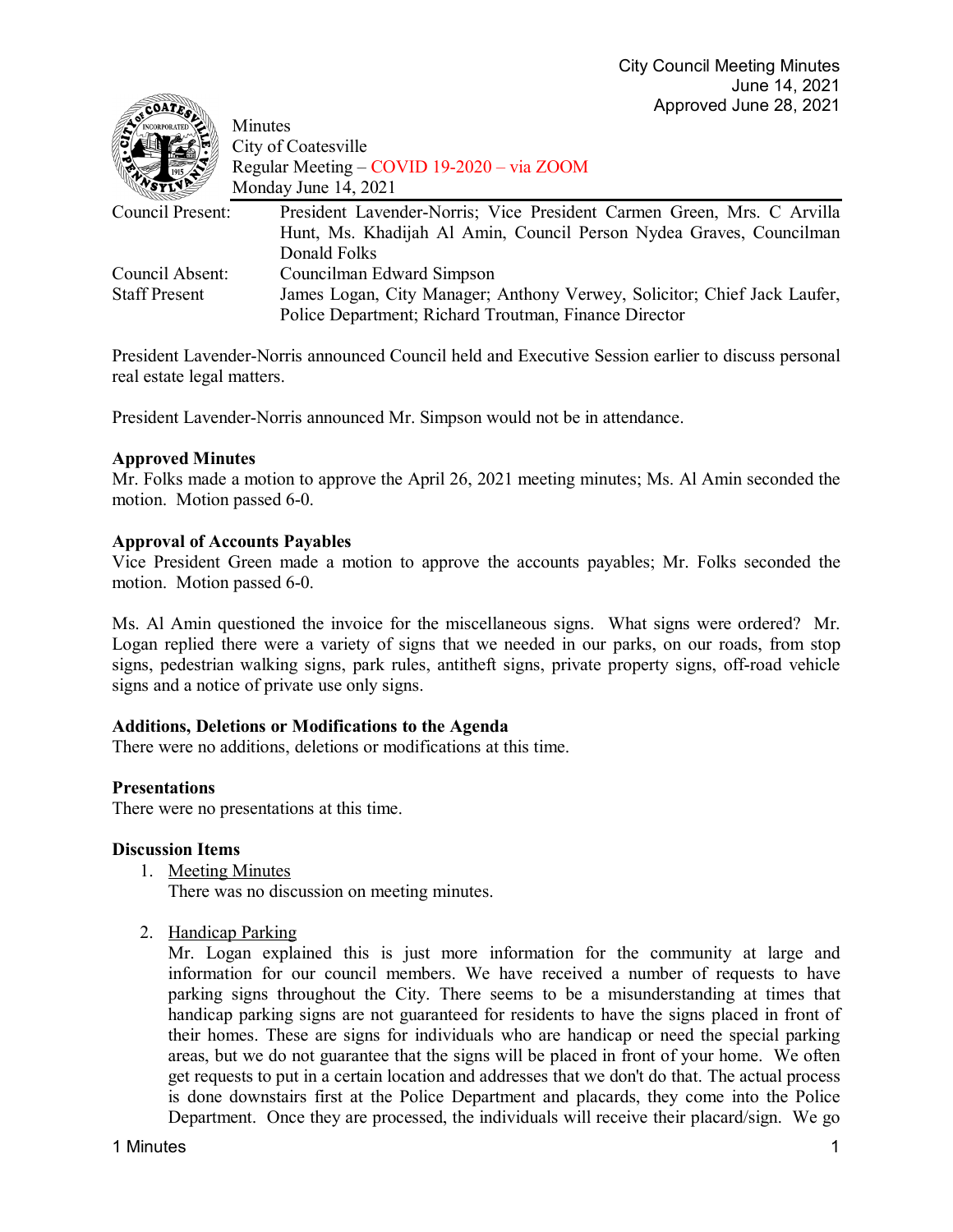out and put up the signs. We also are kind of experiencing individuals who are not renewing their signs. So, there are a number of signs throughout the City that remain up and we may not necessarily have individuals with handicap needs in those area. So we have to remove those signs, but, often times residents think that we are removing their particular sites. We do kind of have some challenges with any kind of parking in the City. We want to make sure that those who are applying for the signs are using them and we're trying to accommodate anyone who needs the handicap parking assistance. But I just wanted to make it clear that we can't guarantee that it's going to be in front of your home. Chief Laufer explained there is quite an expense to the City and maintaining this program. We don't charge anything for these placards or for rather we don't charge anything for the signs. It's a large administrative expense to keep track of all the different handicap spots in the City. And, of course you have the expense from Public Works, to purchase the sign, the post, the hardware, the cement, the air compressor, the time for the members out there, the truck that needs to tow the air compressor. There is a considerable expense to the City, that we don't charge for. So, that's something to keep in mind.

President Lavender-Norris explained just because I have the City erect the sign in front of my house. If someone comes to park in front of my house and has a placard there, they have as much right to park there as I do. Right? The Chief, replied that's correct. President Lavender-Norris stated so, the other thing is with regard to all the signs that are out there, that people may have relocated, or what have you, can we consider an annual renewal fee to ensure that they're still the people that have the signing and are still residing in that particular place? Chief Laufer explained we do have a renewal, we skipped a year with COVID, but we do an annual mailing, where we do mail out a letter requesting that people reminding people that they need to come in and renew their application for a handicap spot. And that's sometimes where we won't get a response to that. So, we'll send Public Works out there to remove the sign, they'll remove the sign and then people will call up and say, well, you know, why did you remove my sign? Well, of course our response is, well, why didn't you renew your sign? But it ends up. We have to then go back out. Re-install the sign, all at the expense of the City. Mrs. Hunt asked if there is a fee for renewal. Chief replied no, there is not.

Vice President Green stated I don't understand. We don't charge to put them up, but if someone comes in once the children at play sign or something like that, they have to pay for it. Chief Laufer replied yes, I mean, that has always been the policy of the past councils. They felt because of the nature of a placard and the reason for it that the City would not charge for that, but that is solely, up to the City. Councilperson Graves stated I think the Americans with Disabilities would probably feel that it was problematic to charge for erecting the signs for sure. President Lavender- Norris stated I apologize, but I think as much as charging for other signs and it may not make a lot of people happy, but I believe if we charge for others, we should charge for these. Vice President Green explained she had a sign erected on our alley behind my home that said Children at Play and I had to pay to have that sign to be put in. I'm not even really saying that, but if you go to some of these streets, like Virginia Avenue, there's no parking, it's all handicap, and only one regular spot. Mr. Folks stated I'm just throwing that out there that most of the time they are elderly. President Lavender-Norris stated I don't want to assume one way or the other, whether they're elderly, handicapped at this state, I don't want to assume any of that. But at the same time, I'm assuming that if they have an assigned record, then they're able to drive. And if we're charging people to put a sign up to protect children at play, then why are we not charging people to put up the handicap sign? Or why are we charging for the children at play? But I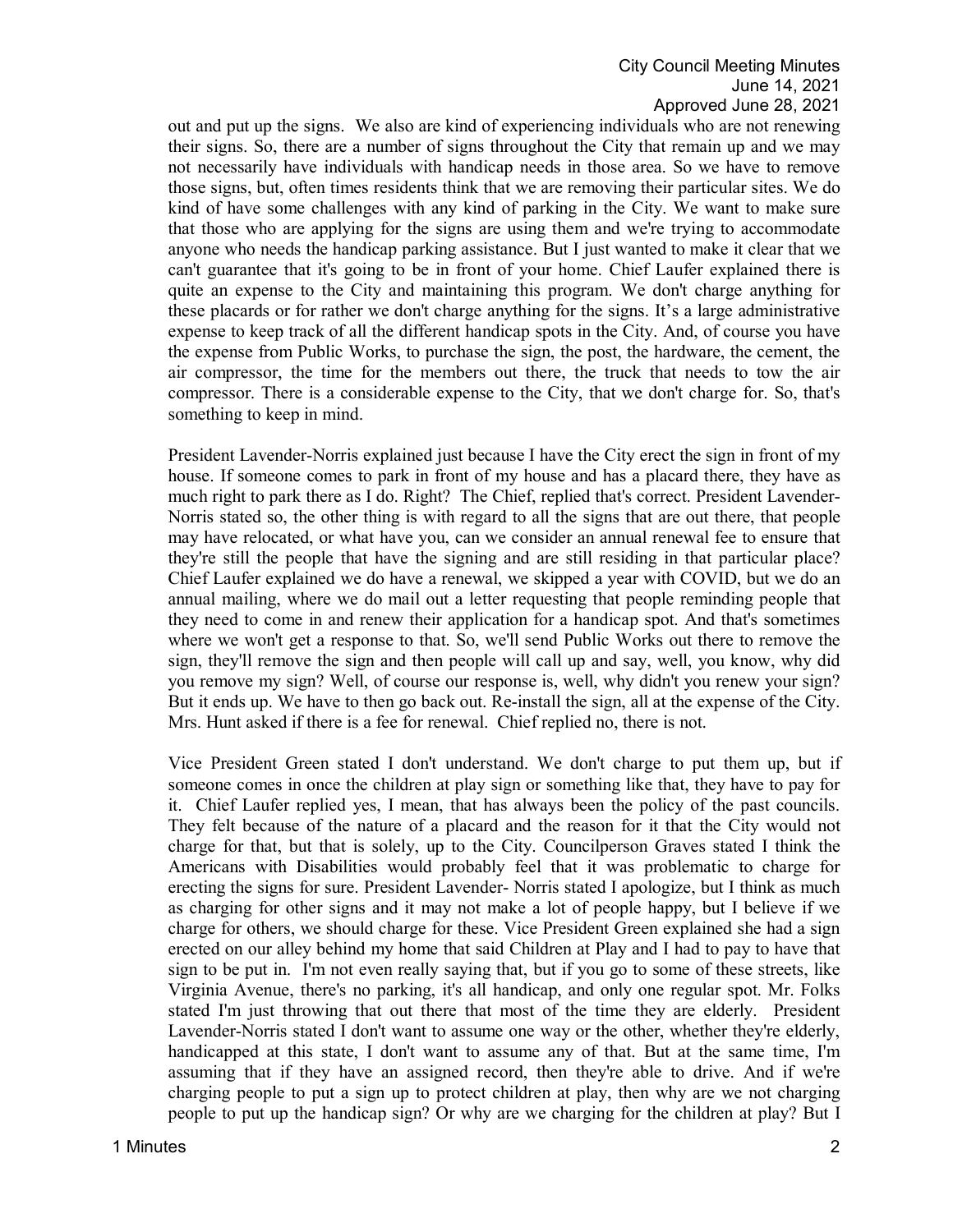don't think we should weigh the cost on one group and not the other, if I think we should be consistent with it. That's what I'm saying. Councilperson Graves stated I mean, I guess we can consider not charging for the children at play signs too. But I would like to make us aware of the fact that there are certain people with disabilities who can't work and collect disability income from the state, which is fixed income. And if they're going to be incurring an annual fee, to be disabled and live and have parking. That is being able to park their cars close to their homes is literally just, and so I don't think that we should be charging people for that. Ms. Al Amin explained it isn't an annual fee. It's, isn't it a one time. Chief Laufer explained the City does not have a fee at all. We don't charge anything for a sign. Ms. Al Amin asked not for the handicap but other signs. Chief replied it is onetime fee. It would just be a one-time installation to pay for the cost of the sign. That's correct. For other signs. Ms. Al Amin stated I think the children that play and those other signs, if we do away with the fee for that, anybody that has kids on their block might request it. And then we're going to end up with signs all over. Vice President Green said that when you have handicapped signs, the whole block, people who live there that are not handicapped, have nowhere to park.

Chief Laufer asked if the solicitor would weigh in, but I know our previous solicitor had done a little research on this topic when it came up a number of years ago and there he could find no requirement that the City is under any obligation to provide handicap spots in front of everybody's house and requests. They just have to provide a reasonable number of spots on the street, which could be one on each side at each corner for the block. That strictly would be a decision made by the City, but that was from our prior solicitor, who said, there's no legal obligation on the part of the City to provide parking in front of everybody's home. Mr. Verwey replied to the Chief, I'd want to go back and look at it. My recollection is exactly that. I mean, no, there is no right to have a spot right in front of your home, but the City in order to comply with ADA does have to make sure that there's parking spaces available for persons with disabilities. So, calculating that number and that location is something we'd have to refer to the law on to make that determination from the City. But there is no requirement that you have one right in front of your home.

Councilperson Graves stated I have just like another question, I guess I'm unclear on why we're talking about making reserved parking for disabled people, less assessable than it already is. Are we by getting complaints that there's too much reserved parking? President Lavender-Norris stated I've heard complaints regarding signs and no parking. Vice President Green explained that Virginia avenue has no regular parking it's majority of that is that right. Chief, the majority of that is handicap correct? Chief Laufer replied yes that is correct and Woodland Avenue.

Councilperson Graves asked I mean, if we're already annually checking in with folks to make sure that they still live in their homes and are using their spot, then I'm unclear on why folks here can't like park around the corner and walk to their house if they are not disabled. Mr. Logan responded I don't have an answer for that, I think you have to ask the individuals that live on the street. It's very difficult in a City like Coatesville to provide ample parking. We have a parking issue in the City and there are a number of handicap spaces. There are not a number of open spaces for folks who are not required to use any. We have to create in some way or fashion, you know, strike a balance. Oftentimes, folks are coming in, they're requesting a placard. It may not necessarily be for the individual. It may be for their grandmother or grandfather or aunt, uncle who is disabled and they are the caregiver and they're driving the vehicle. Sometimes it is a matter of convenience for them to pull up in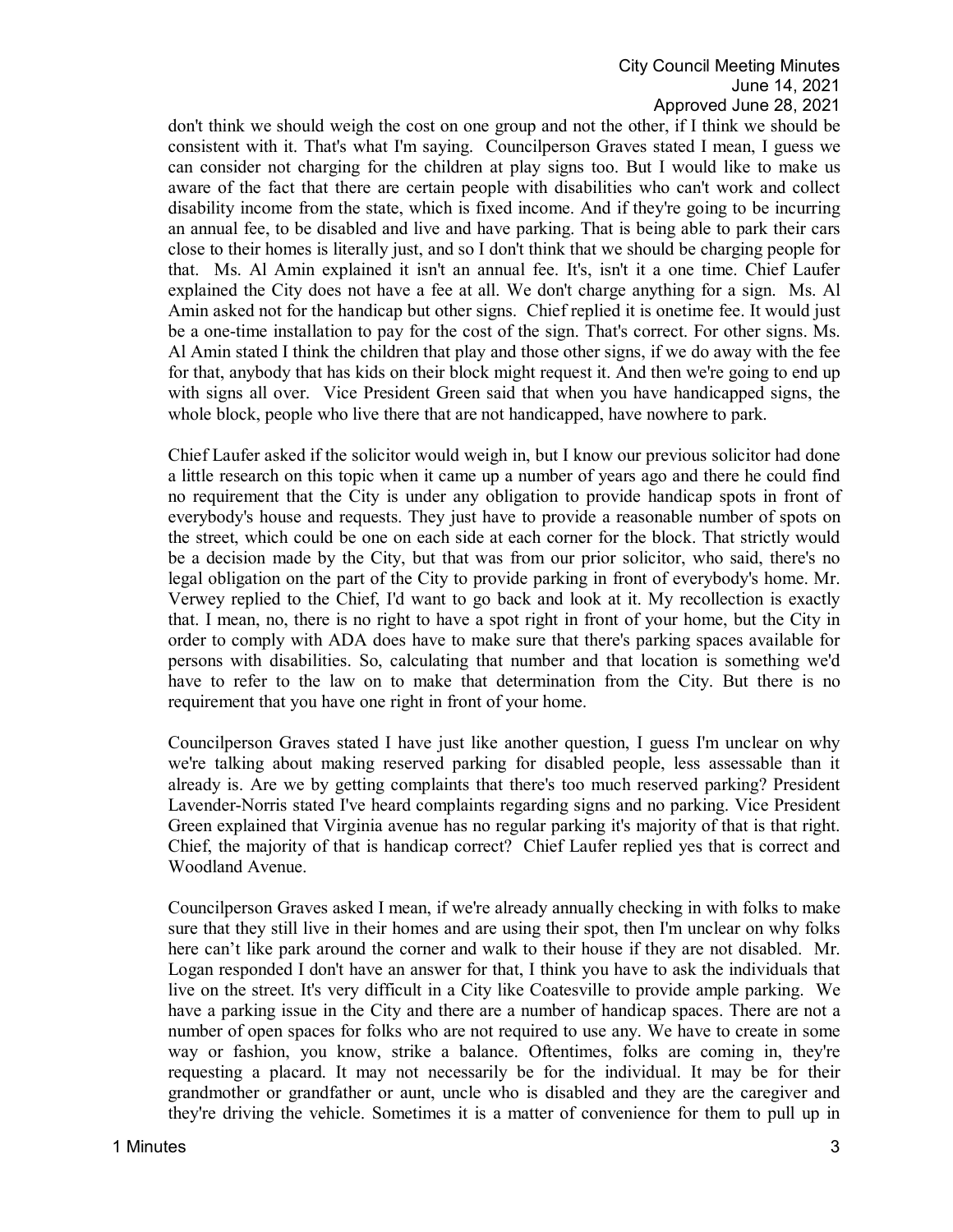front of a relative's home, but they don't necessarily live there or their cars there at all times. So, there's a lot of variables. There's a lot of variables to this and I don't know if there's a silver bullet to kind of figure out what's the best course to take. I was just saying to chief's point, we do have an expense, you know, to the installation, to the removal of the signs. Uh, I, I think that's where we should be looking at not to, we're not trying to penalize anyone for four parking or not parking. We're just trying to figure out what the balance is.

Vice President Green asked what's the difference between having a placard and having a handicap sticker for your court? Chief Laufer explained there is no difference in the eyes of the enforcement. Ms. Al Amin explained an example, Carmen, like when my sister Mae lived with me because she is handicap, you know, from her stroke, she's paralyzed on the one side, even though she herself didn't drive, I was the person designated to drive her around, her doctor gave her the placard, not the license plate and signed paper for her to have a space out front because of her inability to walk long distances. Usually a lot of times, if you're the person, don't you get the handicap license plate, Chief I mean, if you're the driver you're handicapped and it's your vehicle. Chief Laufer replied yes, and sometimes it's a matter of some people get the placard because it's a temporary thing. They may have a short-term disability, which will resolve in six months and there's different ways. It's also easier when you sell a car, and you get a new tag and all that stuff. I think a lot of people just do the hanging placard for a matter of convenience. President Lavender-Norris stated this is only my suggestion that we consider the way we with the Codes Department, where we're not trying to profit, we're just covering the costs. I think that's the direction we should go in with regard to the handicap signs to cover the cost. Mr. Logan stated that what he could do is I can get the information from Mr. Troutman and sit down with the Police Department and identify, what some of these costs would be. And then also just provide some additional information to how many renewals that we have each year. And that way you can never know it's something to make a good decision. Vice President Green asked to look at the block and see how many we have in relation to how many residents that at the parking is equitable. President Lavender-Norris stated a lot of times, there are multiple vehicles at one home, which is already taking up a lot of parking spaces.

3. Block Parties

Mr. Logan announced that we've received a number of special event applications into the City requesting block parties. As you all know that we don't necessarily allow block parties and I wanted to bring it back to Council because there's been some innovative ways to look at having block parties in the City of Coatesville. I just kind of wanted to open it up for a preconversation in reference to, right now we don't really allow block parties. If we do move forward, I think we should consider allowing people to have block parties provided that there is an understanding with all of the neighbors that are on that block, that this event is taking place and also maybe consider a limited number of hours that you actually have the block party place.

Vice President Green stated I think it would be beneficial for them to put a deposit down that would be refundable once they cleaned up after the party. Councilperson Graves said the time, especially in summer too. I know we have a noise ordinance, and Mr. Verwey, when does the work, the noise ordinance go to? Mr. Verwey replied it starts at 9:00 PM to 8:00 AM. Councilperson Graves stated that's a little early to end the party, but I guess we'll have to because of the noise ordinance, would that be like if we have block parties with the time,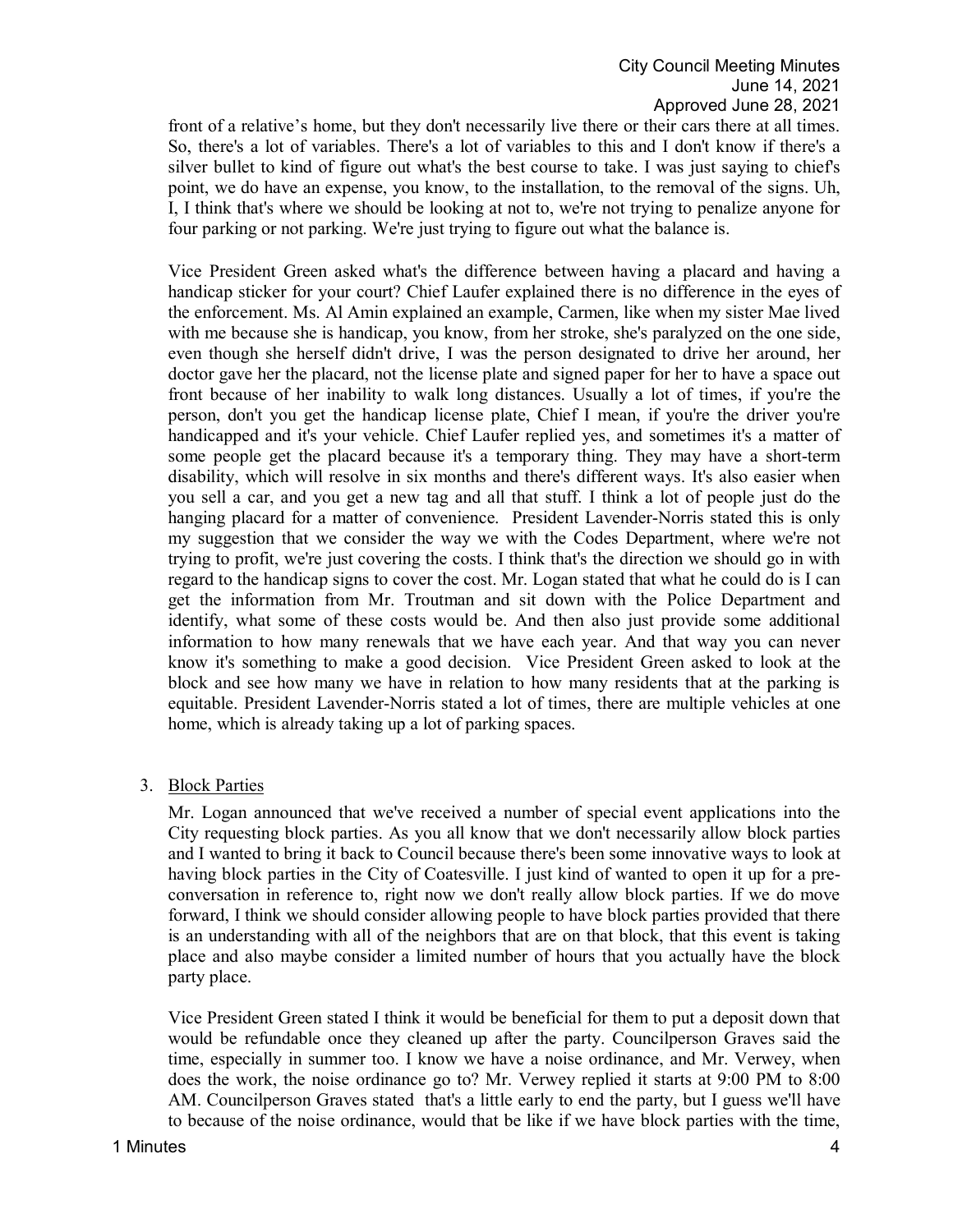the latest time you could go is when the noise ordinance would start probably cause you would be in violation of the noise ordinance otherwise, or is there any way you could do like variance for a special event? Mr. Verwey replied I don't believe so. I think it is a violation of the noise Ordinance, no matter what the circumstance. Chief Laufer explained from a public safety standpoint, we've gone down this road before in the past year in the City and there's always been the question raised of how do you close the street legal? The barricades need to be erected, need to be brought out by Public Works, transported there ahead of time, set up, picked up, brought back. There has always been the thought process. How do you ensure access to for emergency services such as ambulances to get down the street, if need be? If there's a tent set up outside the houses, set up in the street, how about the neighbors live on the block, but aren't necessarily taking part in the party. Now they can't park on their street, they have no access to their homes. How do you charge, how do you cover the City's costs for these things? They are all considerations that prior councils have looked at which sort of led us down the road of having a blanket policy of no road closures for other than City sponsored events. Vice President Green stated with the residents and coming off the pandemic. I think it depends on the road closure, how much of the block is being closed and the timeframe, if we allow the four-hour timeframe for that, I think that sometimes in the neighborhood we used to have block parties and they were a great way of bonding with your neighbors and them coming together and rallying, I think it would be great if we could get back to doing that. It has been suggested that we require them to put down a deposit of possibly \$200. That would be refunded once they cleaned up the block. And that way, if they did not do that, Public Works would have to do it. And that would cover some of that expense. I think that this something that's just great for the neighborhoods, especially in this climate? I mean, I don't think the noise ordinance should be over by nine o'clock, I mean, cause people work and, you know, nobody wants to be out and hearing a lot of noise and music after nine o'clock. Councilperson Graves concurred, I think block parties are a great idea. I mean, I know that we have like a City sponsored Unity Day, but people really don't always want a party with the City. Sometimes they just want to invite their friends and neighbors to enjoy time with them. I don't think it's unreasonable for us to allow folks to have a four-hour party maybe in additional setup and take down hours. But you know, for our parties, I don't think four-hour blocks parties. I don't think that's an unreasonable request. It is a pandemic. We are encouraging people to gather still outside, cause that's safer than inside. I think a block party is probably more pandemic safe than a house party inside.

Ms. Al Amin asked Chief Laufer, if there is a block party, the block party still has to abide by the laws that are enforced. Like they can't have open containers of alcohol or the alcohol would not be permitted outside. Is that correct? Chief Laufer replied that's correct. By City Ordinance, the open container ordinance would still stand for that since it's not a City sponsored event and even in a City sponsored event, you have the designated areas that are fenced off where the alcohol can be consumed. So, you're right. Certain ordinances would still apply for a block party. Ms. Al Amin stated if the block parties are permitted and I'm not saying that I have an objection to them, but I do believe then on the application when they made the application for the party, the application needs to say no alcohol or something, because otherwise if there's a party and there's alcohol there, then those individuals could be technically cited for open container and drinking in public, whatever. So, having a block party, but then everybody getting cited for having alcohol kind of defeats the purpose of the block party. Vice President Green said I think they could have the alcohol in their yards, and in their homes, but they just can't be out in the street with open containers. Ms. Al Amin said let's say you have a, whatever, like you said, it would have to be looked at how much of the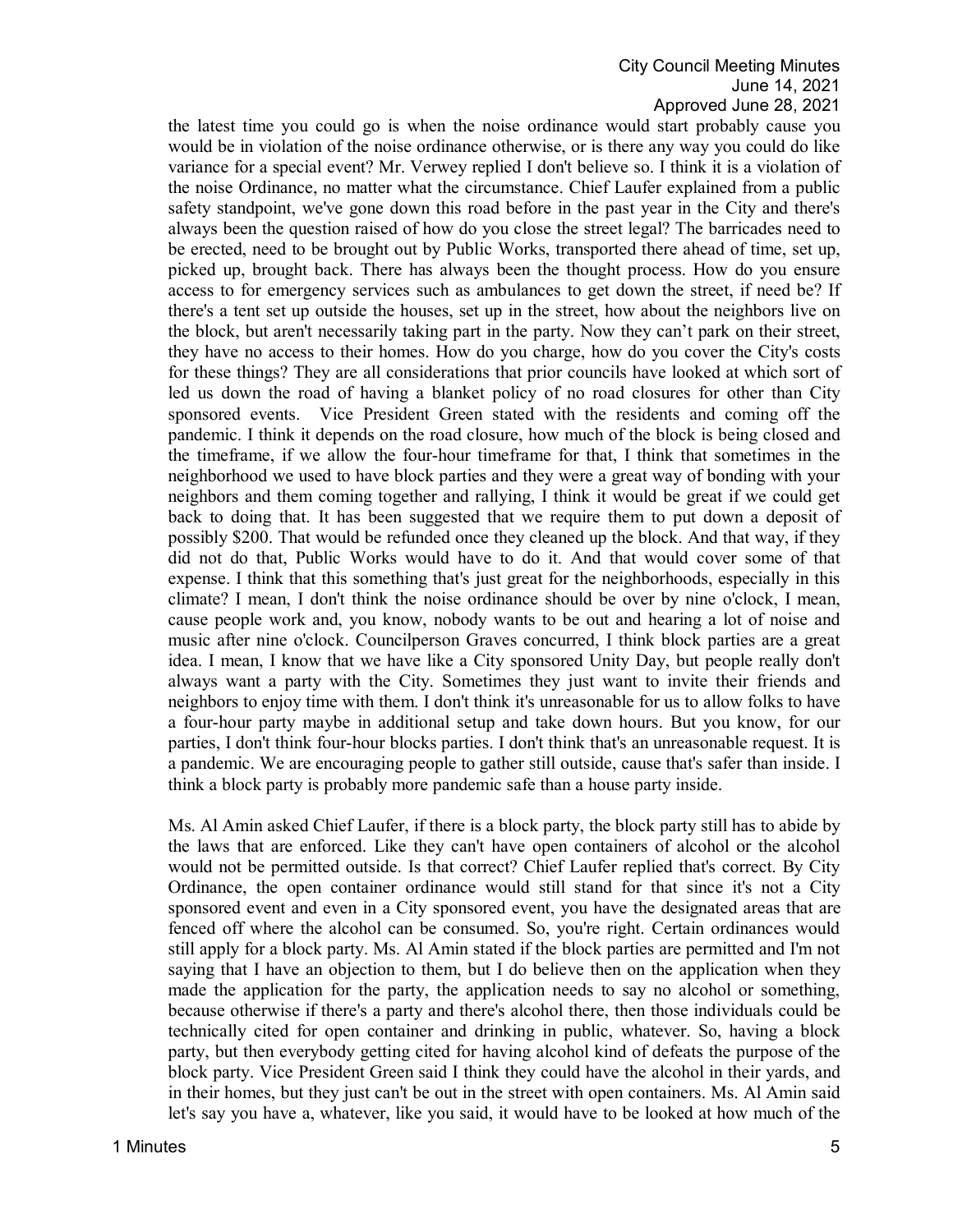street's going to be blocked off or whatever. Let's say you have the barricades out in the street and you have tables and people sitting at the tables and you have food. If you're sitting at that table with alcohol, that's a violation, is it not chief? Chief replied yes, It would be if it's on public property and not in the yard. Ms. Al Amin stated so also, I'm saying is I think we're going to have to be clear with people what the do's and don'ts are, because it would be horrible to have a block party, but then somebody be cited for drinking, you know, in the street, during the block party. President Lavender-Norris stated I would think it would be the responsibility for whomever applies and submits the application for them. You know, hold, hold them accountable to inform everyone that's out there. There's no alcohol on public property. You know, they can be in their yard even. Am I right when I say stay on their sidewalk Chief. Mr. Verwey stated the public sidewalk would be the same as the street. Chief Laufer explained that's right. That's correct. A homeowner sidewalk in that they, they maintain it. It is still considered public and therefore it would have to be in their yard. President Lavender-Norris stated that whomever submits the application, it would be behoove them to inform everyone that there's no alcohol on public property. There is no way if the street is blocked, there's no way the City can monitor whether there's alcohol, unless the police park and walk up into the block party. Ms. Al Amin stated that's why we're saying maybe it could be put on the application. So, who's ever applying right now. It has the understanding that, you know, the block party is their responsibility and there's no alcohol and in public places. Mr. Huston explained on the special event permit application, second paragraph down, type of event in red parentheses, no alcoholic beverages or smoking is permitted. And it's above the areas that you're checking off. What kind of party do you have in first one? First one is a block party. So, our application does say no alcohol or smoking. Mr. Logan clarified the no alcohol is for the parks and then the smoking is for the parks. I think we may have to clarify that a little bit because you can smoke in front of your house and outdoors. I understand, you know, that that's not illegal to do. I wanted to ask Mr. Verwey of we can draft a Resolution, with some of the bullet points that council members are making this evening and bring that back to council and let them, take a vote on this. Mr. Verwey replied let me look to see if we require any ordinance. We can do it all via Resolution. We would probably address my resolution, but I do want to take a look at that information for you by the next meeting

Vice President Green asked regarding the fee. Does anybody think that \$200 deposit is too much? Mrs. Hunt explained they will get it back. As long as everything's clean and back in place think, it's an incentive, so they'll get their money back. You know when you say \$25, people forfeit that. And again, I think we also need to make sure we assess the area that they're requesting to be blocked off. To make sure that we have access for emergency vehicles and things of that nature. If it's businesses in the area, be mindful of their times of operation before we shut down. Because if you all remember when we were trying to do the block party, closing the street up the town for Unity Day, we got some resistance from some of the stores, even though we try to invite all the stores to come out and have a sidewalk sale, right? There was a few that did not want to participate and they put up a big fight against us blocking the street off during the time of their operations. We have to keep that in mind. Councilperson Graves said also, the other thing too, I would say is maybe just as a courtesy. I guess it will be the host's responsibility just to courtesy, to the neighbors, to let them know that there's a block party with the hours on such and such a day. If they have to rearrange their parking. Mrs. Hunt explained as Mr. Logan has said from the onset that it would be nice to go to each whoever's sponsoring it to go to all the residents on the street and try to get their signature of approval. And then of course you may have some that don't, but if you get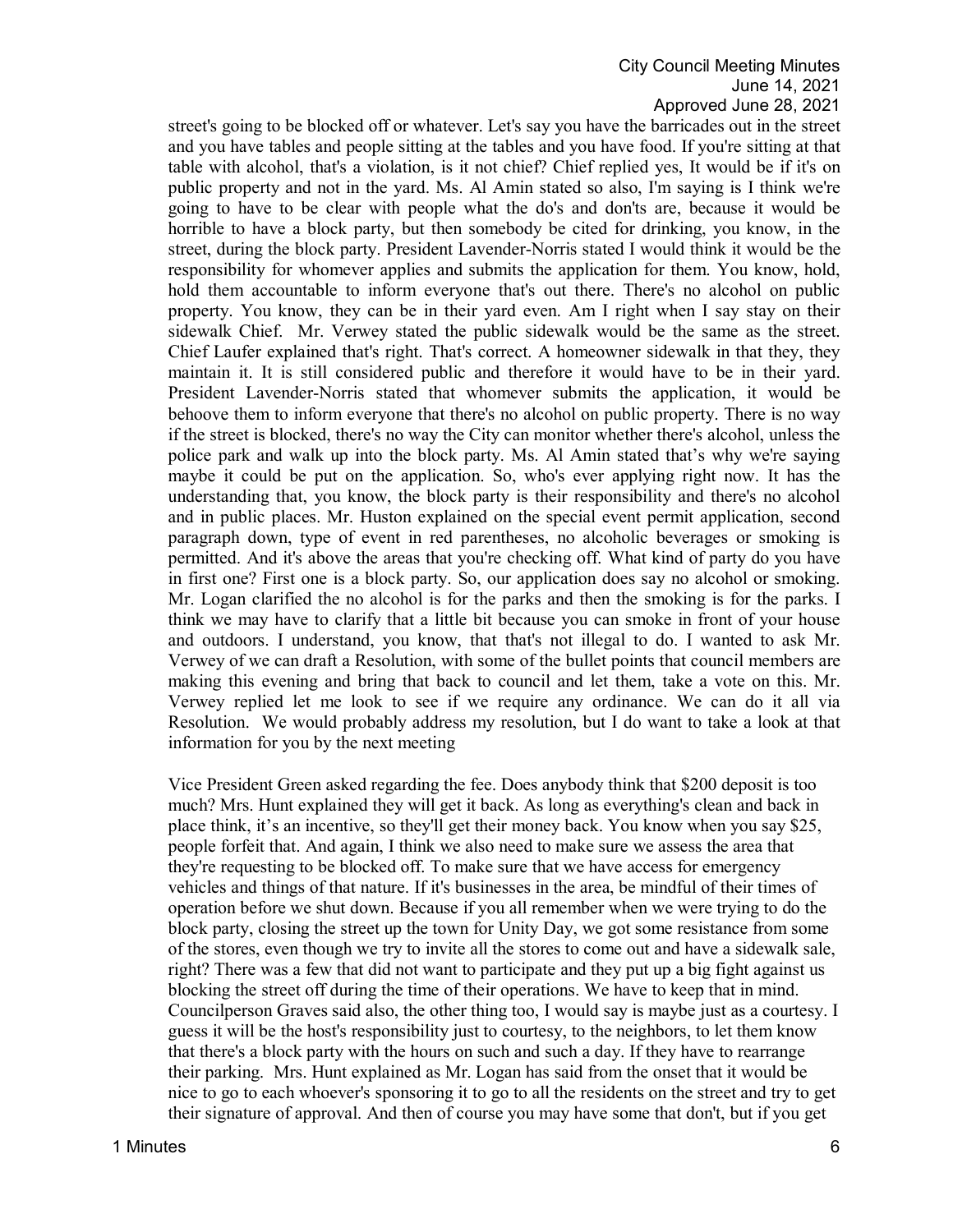the majority, you can move forward. So at least everybody would be informed that it's going to take place. But again, I don't agree with locking the street down for all day, but if we can get some set hours and then the people can still have a nice time enjoy not causing hardship to those that live around you. Vice President Green stated yeah, I know the one person that approached me about Merchant street and my thinking was half of Merchant Street. Access would be able to be given to Coates Street. Not the entire Eighth Avenue so that people can come up Seventh and go to still go to Coates Street. Chief Laufer explained another thought would be just as we require like a tenant inspection fee or something like that would be a public works fee because I do think if you're going to close a road, I think you need some type of official barricade to indicate that the road is closed, which would require a public works to deliver drop off, pick up barricades. So, something else to consider as part of the fee for a block party. Councilperson Graves asked what the fee would look like? Mr. Logan how much does it cost for in our fee schedule for public works, of course. And then pick it back up. Mr. Logan stated he would look it up. Vice President Green asked what the fee was for a block party/close the street. Mr. Logan stated we don't have a fee for that. We have to put together and we would have to add the deposit into that too. Councilperson Graves asked would you be able to avoid the public works fee by picking up the horses and dropping them off yourself or folk you just only want public works to be able to do that? Mr. Logan replied well, since it's a City property, I think it's better if our public works department with him with that. President Lavender-Norris asked if that would violate their union, if we did that, right? Mr. Logan replied yes, it could.

## 4. Flood Issues (June 8, 2021 storm)

Mr. Logan announced as everyone is aware and certainly if you were around on June 8th, the City of Coatesville was devastated by like tremendous rainfall here and flooded out a number of homes. More than 20 people were placed into temporary housing by the American Red Cross. I just want to thank the Fire Department, all of the gentlemen and women that were out there on that day and assisted with those families. The Fire Chief, he was out there along with our police chief and a number of our officers, were out helping as much as they can. In addition to that, our public works guys. I think they stepped up, they did a tremendous job in assisting, helping them in the water situation as well as just identifying problem areas throughout the City. A lot of folks came together during the June 8th storm. We suffered some substantial damage and we are in the process of assessing that damage. We are going to be putting together a report that will come to council members as well as our county officials and our state officials. Thank you, Mr. Verwey for the fast turnaround of the Declaration of State of Emergency for the City of Coatesville. Thank you to all the volunteers and residents pulling together.

Mr. Huston announced we had an opportunity to work along with the Chester County Emergency Services and the American Red Cross to get the families placed. In the meantime, I have the number here specifically, the Red Cross served 11 families, 48 individuals were displaced and having temporarily rehousing. We've been working with some of the landlords who own some properties in there to make sure that they're getting their inspections done, to get their electricity back on so that residents can get back in. Mr. Scott and the Public Works team, they did a great job getting out there with barricades and keeping people from going and especially to our, what I call our usual areas. Third, Fourth, Eleventh Avenues, and underpasses flooded as normal. The flooding on Fifth Avenue and Pennsylvania and Fifth and Olive was unusual. Some of the residents said its been 30, 40, 50 years since they've seen water that high. And that's attributed mainly to the fact that we had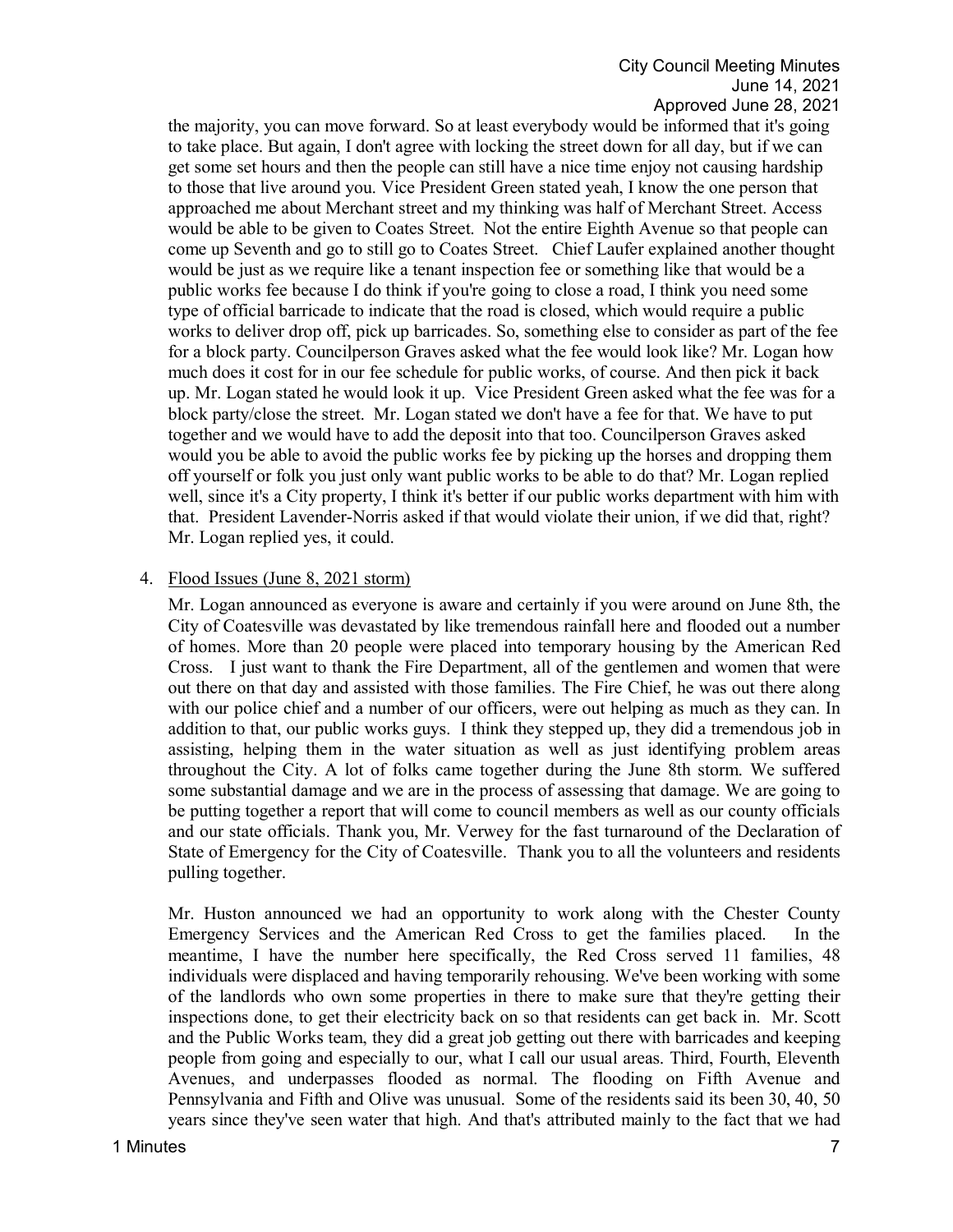seven inches of rain in such a short amount of time. But I think overall between the Police Department, Fire Department, Public Works, just even people on the street, helping out their neighbors, getting stuff out of the way above the flood levels, kept some of the damage out for Eagle. Our disposal company came back a couple of days later and got some big 30-yard dumpsters out for residents to put some of the damaged product in to get the cleaning started. Then we had volunteers through Second Century Alliance. I know Fonz Newsuan, swollen, had some word out there for some of the Commissioners and their Politicians got word out. The volunteers grabbed the help. So overall, I was very impressed. The City came forward. The residents, the nonprofits, put a hand in and get this done. I don't know where we are on getting the families back in. We'll have an update from the church emergency services probably tomorrow and the Red Cross and find out where we are. But, it was an exceptional day. You sit here in the office and just watch rain, rain, rain for a couple of hours. We have pictures of Ash park further up to the soccer field. It was a very, very unusual event. We have work to do. And as James said, we're waiting for our engineer to come forward with a report on where we can fix. We have some damaged areas we have to get to, and we'll see where those are, but I want to congratulate the City as a whole. It was a good response and it was a good outpouring of homes. Thank you.

Mr. Logan announced Mr. Newsuan on one of our unpaid employees, better known as Mr. Donald Folks coordinated a lot of the activity that took place. He was out this past weekend, kind of coordinating everyone working with residents around the entire area. Mr. Folks, thank you for what you were doing and all the other Council Members, Ms. Al Amin and Vice President Green, I know that you guys were on the Facebook and let people know what was going on and where we were, and President Lavender-Norris. And it's great what you all were doing, incredible work, just keeping people abreast of our movements. And that really helped us a lot to try to deploy, the guides and other volunteers to places that we may have skipped. Thank you all for that.

Ms. Al Amin stated also, Mr. Logan, I don't know if you're aware, but I know that you met him. Remember Tyrone, you met him. He was up here the day after, and he gave a lot of the families, clothes and water and juices and food. He came up here and tried to do his part as well. Mr. Folks, announced his truck broke down today, and the first thing I said, really didn't break down on Saturday. Vice President Green gave a shout out to Ms. Springsteen, business owner in City. She has come into our community and has really become a part of our community because she helped to clean up what was out there too. Arlene Miles, and her crew, I tell you, we have to have them at a meeting. They're just out here cleaning up the City. They were out over the weekend, also what they do and the difference in what they're doing.

Councilperson Graves stated I would like to just say that the, the slides are going to continue to happen because they are a symptom of the larger changing climate patterns. And that is going to continue to cause impacts to public how infrastructure emergency services continue to have a large economic impact on residents and also the City and going to affect our local agriculture and recreation. The other thing to do is work and support our volunteers and nonprofit who can respond to the emergency, but also work on changing things like infrastructure and climate laws and ordinances in order to mitigate the cause of the storm, which is rising climate. So we need to depend and work with our federal and state governments to advocate and show how directly impacted we are by inaction around climate. Otherwise, we are going to continue to need to clean up after floods and needs will be a lot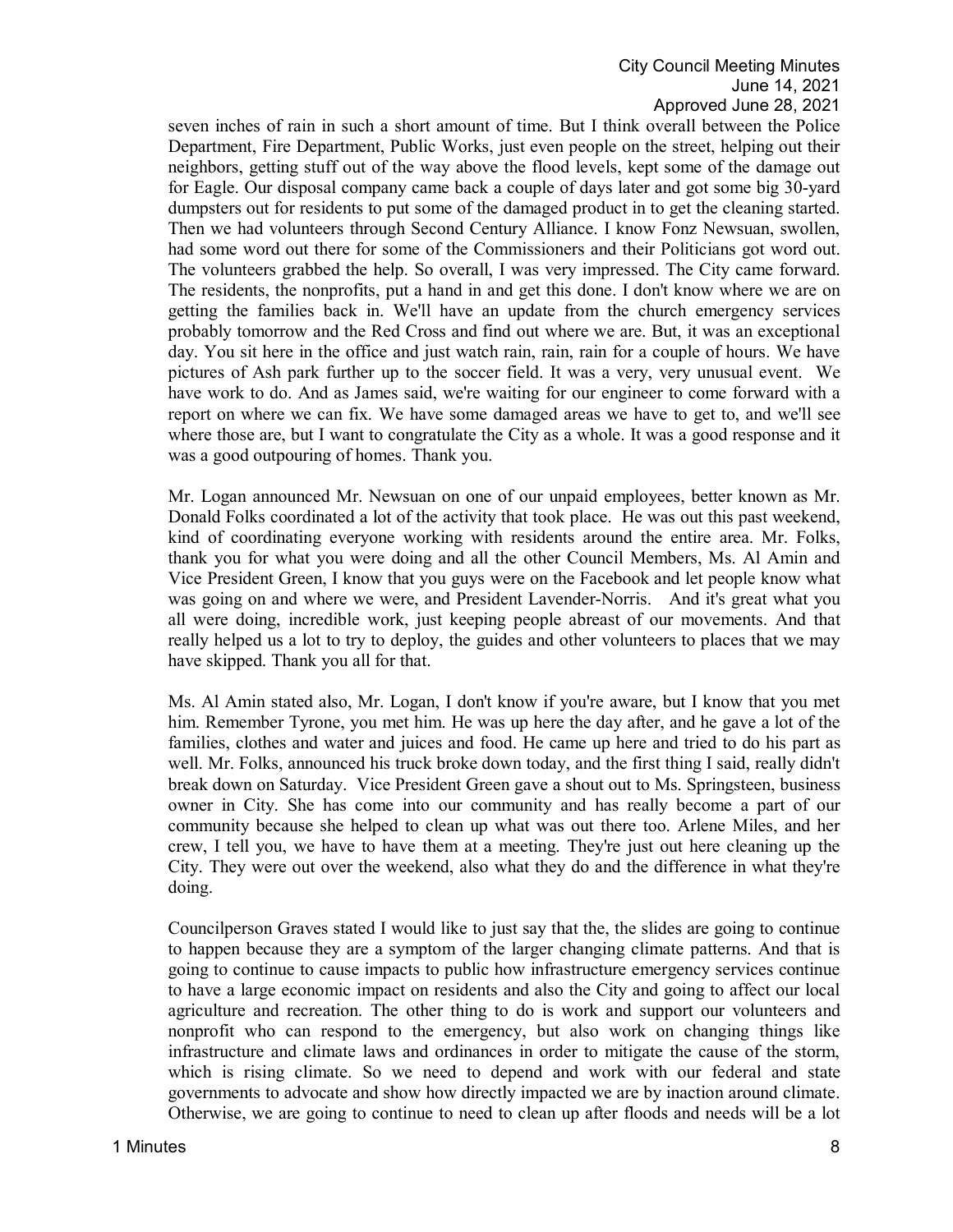# **Citizens Hearings – Regular Action Items Only (3 Minutes)**

There were no citizens comments on regular action items.

Mr. Folks made a motion to closed citizens hearings o regular action items only; Ms. Al Amin seconded the motion. Motion passed 6-0.

## **Regular Action Items**

1. Receive and consider a motion to approve an Ordinance ratifying the Declaration of State of Emergency issued on June 9, 2021

Ms. Al Amin made a motion to approve an Ordinance ratifying the Declaration of State of Emergency; Vice President Green seconded the motion. Motion passed 6-0.

Mr. Verwey explained the City, under section 19, one of the City Code, allows for the Declaration of an Emergency by the President of Council upon request of the City Manager, that took place on June 9th. The request was made and the Council President, signed a Declaration of Emergency regarding the flooding event on the  $8<sup>th</sup>$ . The City Code also requires though that once that Declaration is made that a meeting be held by council within seven days, which we're within that timeframe now, to ratify that Declaration and continue the Declaration for an additional 30 days, the purpose of that 30 day time period is to make requests for any federal or state aid that might be required or made available, to remediate or ameliorate the impacts of flooding. The Ordinance will expire by operation of law at the end of that 30-day period.

Vice President Green asked of the Ordinance declaring a State of Emergency. Will this be an assistance to homeowners who have the file claims? I know it's very difficult Pennsylvania. You can't get flood insurance, but this be able to help them in the system in any way with insurance claims that we declared a state of emergency. Mr. Verwey replied to Vice President Green, I do not know if that will be of any assistance, but it's certainly something that they could bring with them when they're filing their claim to show that there was a Declaration of Emergency or may also want to seek out State or Federal Disaster Relief. I don't know if that'll be made available or not, but something worth looking into to see if there may be some funds made available. That may be done in consultation with both the State Senator and State Rep Williams, as well as a Representative Houlihan.

Vice President Green made a motion to close action items; Mr. Folks seconded the motion. Motion passed 6-0.

# **Reports**

# 1. Solicitor

Mr. Verwey announced he worked on a number of zoning matters on behalf of the City related to appeals and applications for zoning relief; continues to work on real estate matters related to the Flats development and certainties, which related to that development; worked on the litigation issues, quitting claims made against the City and resolved ; and worked on an Emergency Declaration, in order to as preparation, facilitate the City's ability to access certain resources, state local governments.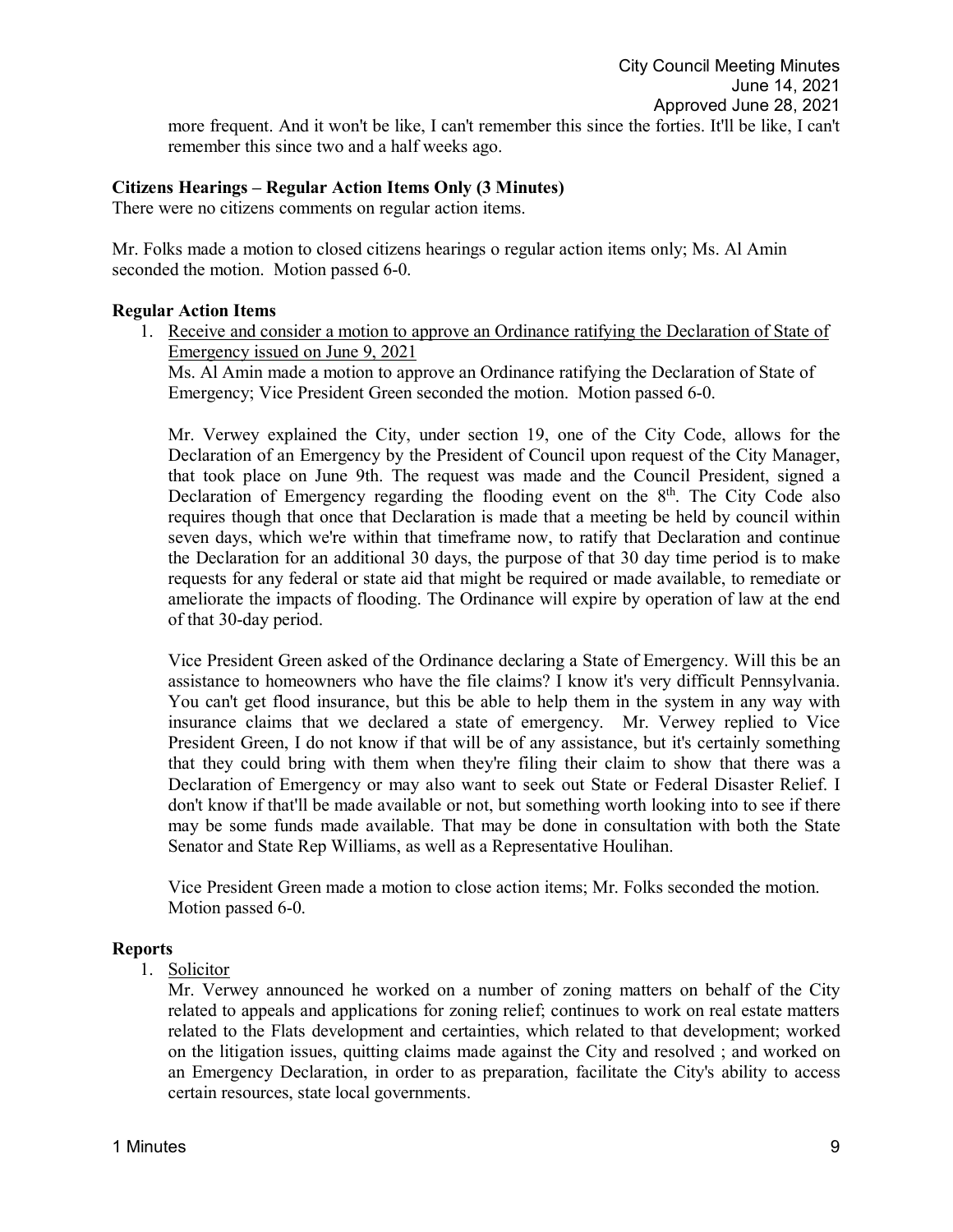# 2. City Manager

Mr. Logan wished everyone a good evening. I'm just going to start my report on the business and economic development. Many of you are aware that we have a grant consultant, Coleen Terry and her partner, Pauline Garcia of ECON Partners. They have been assisting the City with Capital Stack grants for our parking garage, as well as applying for funding or Commonwealth, a Redevelopment Assistance Capital Program (RACP) that are known as our category. In addition to that Colleen has submitted an application for a RAISE grant, RAISE's an acronym for Rebuilding American Infrastructure with Sustainability and Equality. Those grants are designed to assist us with the Train Station project. Colleen and Pauline have been instrumental in working with PennDOT and Amtrak on multimodal transportation grants. We have been awarded a Multimodal Transportation Grant. So, all in all, I just wanted to share with you, ECON partners work with the City of Coatesville as well as RDA and has proven to be very, very beneficial resource. And they're also working on EPA and prep programs as well as of course with the storm will be working or infrastructure funded to do our repairs. Moving on to the Gateway project, which is on First Avenue and Lincoln Highway. Legend Properties are better known as DEPG, is working on their financing, for the first phase which is 20,000 square foot. The second phase will include 14,000 square feet and there has been some delays, on the project board, mainly due to COVID, that's very hard to get, or it has been very hard to get financing. So we continue to work with them. We are making progress and we were looking to hopefully have some work started in the Fall. The Train Station construction bids are expected to go out late June or in July. I would anticipate the shovel on the ground this year, we have been working closely together to move this project on the docket without any major barriers. I want to just thank all those Coatesville train station team members for keeping us on track. I'm not going to say the names you guys know who you are. Overall that estimates, this project will have a duration of three and a half construction seasons. We are looking at, whole completion by 2024. The project is tentatively estimated at \$72 million. That is a very substantial project for the City of Coatesville. I'm sure it's going to attract other investors to this community. Once people start to see that such an investment made in Coatesville, that's going to attract them, some more eyes on not only our real estate, but our commercial opportunities as well. Plans and meetings are progressing on the 260 proposed apartment structure called the Brandywine Views, located near Buchanan Adams Drive.

On the Zoning Ordinance update, Cedarville has submitted a grant application, or they did submit a grant application back in February, through the Chester County Division Partnership Program for amendments on the City's zoning ordinances. We will begin to start editing and revising some of the City's Zoning Ordinances, which have somewhat plagued us in some areas of the City. Anthony along with Cedarville will keep working with LTL to make sure that those Zoning Ordinances meet our demands for the 21st century.

The Community Update, we have been working with Natural Lands Trust and Cedarville on phases 2 and 3 of Palmer Park. We continue to move forward to finalize a hundred percent design documents project. We are very excited about that. And, um, last but not least, uh, the City of Coatesville, it's not the last, but the City of Coatesville is planning on September 18, its fifth annual Grand Prix, with an 8:30 start. The committee is coming together, nicely sponsor packets will be going out soon, working with employers to offer sponsorship opportunities for them as well as we're going to be recruiting for volunteers. If you want to be part of a great event here in the City of Coatesville, shoot me an email or let us know if you would like to volunteer for that event. Once again, it's on Saturday, September 18th, this year.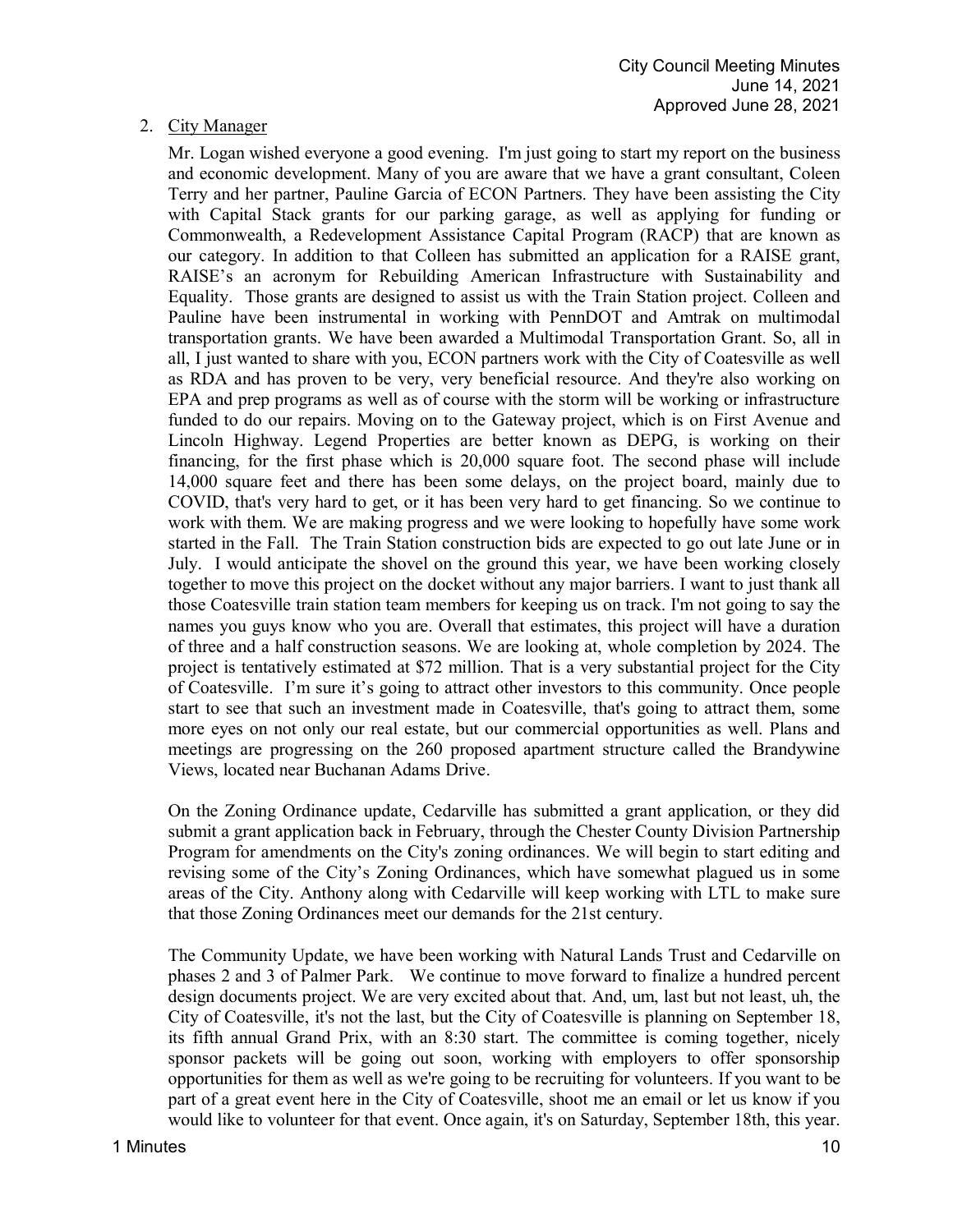Workforce development, we are working with two new employers to offer job opportunities for Coatesville residents. I'm in the process of working on some dates, once I get that, I will blast that information out to the community. Last Tuesday, the City of Coatesville and Kutztown University launched the first small business and entrepreneur workshop. This is a nine-week program for startup businesses and advanced business owners. Kutztown University, SBA, SBDC and SCORE have all joined us this year to deliver these very informative and helpful workshops for small businesses. Kutztown University is still accepting workshop registrations. If you are interested I'm going to put the contact person's name in the chat so you can have it. In addition to this program at the end of the nine weeks, we have what is called the Capstone. The Capstone really is a pop-up and shop event for the participants. The first one will be on June 26, and those will go through the summer into the fall to November. We anticipate not only participants to take place in this, but also, we're inviting small businesses from not only Coatesville, but from the surrounding area to participate in our pop-up shops. We would like for you to be a business, if you're not a business, certainly I'd be more than happy to talk to you about how to start a business. But we are looking for small businesses that are starting out, or as I said earlier, that are in their phases of their companies. Thank you.

#### 3. Assistant City Manager

Mr. Huston thanked everyone for their assistance with the flooding. A quick coverage of COVID update. The State has lifted most of its restrictions. There will be some more restrictions lifted soon. I think go to the political environment in Pennsylvania, changing with the election most recently. We will see how that affects us. Last week, the health department in the County has released guidelines for summer camps. If you have youth that are heading for summer camps, there are guidelines out there for the summer. It is on the county website for the full information. If you'd like to read it in its entirety, some positive news, Chester County also announced that over 80% of eligible residents have at least one or both shots. Vaccinations have been going well in Chester County. We seem to be ahead of a lot of our neighbors. So that's a lot of good news, a couple of negative news items. Coatesville is now at 1,250 positive cases and 21 reported deaths due to COVID. The county as a whole is 38,000 positive cases and 831 deaths. Despite the positives on the vaccines, we still have taken impact. As far as the County is concerned. One local note for you next Friday, June 25th will be the last vaccinations at the Brandywine Valley Active Aging here on MLK Boulevard. It will be closed down Friday after those shots. So if you're looking to get shots here in the City, that facility will be closing down this Friday, according to the County website. James has covered a bunch of special events applications, parks are now available to for events you may want to look into or have the, a couple of things that James noted the pop-up and shops are coming back. The Grand Prix has announced to come back the weekend of the 17th and 18th, the Sounds of Summer Concerts. We're working on the planning now for August through October, and those will be held in a Abdala Park. I see a folks are ready for that. You ready for some music and some entertainment. There you go. They will begin every two weeks on Friday evenings from the 27th of August to the 8th of October and from 4:00 PM to 8:00 PM or 9:00 PM. I'm sorry. And then the last thing on the calendar list just to make note of is August 28th will be celebration of the 150th anniversary of the Washington Hose Company on the Flats with some fireworks. I guess there's going to be some events and things going on with that, but also there'll be fireworks, that's on the calendar for upcoming events as well. So that's what I have.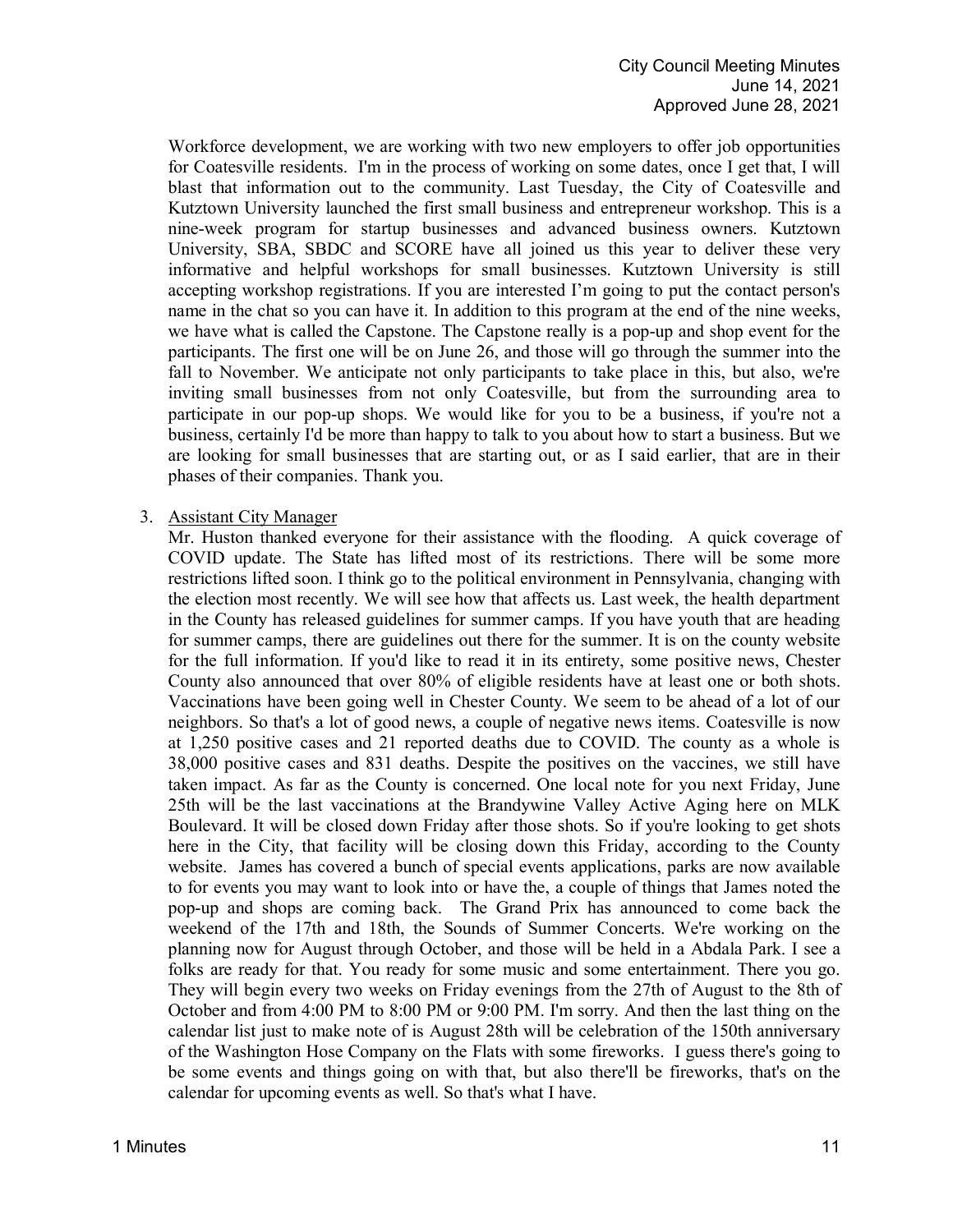Mr. Logan announced that this Friday, the City hall will be closed, in recognition of Juneteenth. This will be the City of Coatesville, first celebration of Juneteenth. We hope everyone observes that day reflects on that day and we'll be back at it on Monday

#### 4. Chief of Police

Chief Laufer announced the complete statistical packages are in your Council packets with just a couple of the highlights. The first statistics, which will tie into really what I want to talk to tonight, which is our rising crime rate, here with the warmer months, in the City of Coatesville, but the numbers, tell that same tale. The 911 calls reported for the City of Coatesville, rose from 1,508 in April to 1,805 in May. You can see that's almost 300 additional calls for the month of May. Then our total calls for service, which includes everything that happens here at the police station, as far as walk-ins and phone assignments, rose from 2,271 and April 2,478, in May. Our numbers continue to rise here as the summer heats up a little bit. And that's really what I wanted to talk about tonight. Just a general comment on the increase in violent crime, specifically gun crime that we're seeing here in the City over the last couple of months, we ran the statistics from March 1st until June 1st. We responded to 36 specific calls for gun violence during that time. That ran from accidental shootings, to actual criminal attempt homicides, we're over 20 rounds fired and gunfights on the streets of Coatesville. In a single incident with over 20 rounds being fired.

We also had the most recent one that gathered the most attention here in the City, of course, was the involuntary manslaughter, death of Mr. Perry, in which it hit close to home here with a lot of people here in the City. And, just a comment on that. When it seems to be, I don't want to say acceptable, but when it seems to be commonplace, if you will, for a gathering of friends to occur, and at that gathering our friends, in a garage, there's three handguns present, two of which are ghost guns, and one is a stolen handgun. What could go wrong? Obviously? What went wrong was the unfortunate untimely death of a young promising athlete and a young father. And that's the result, what can go wrong, when those things come together and then just today, we respond, we ran all day today. We had two different shooting incidents today in the City. One involved, domestic, between three brothers, reportedly the argument was over power aid and baby, and ends up with one of the brothers shooting another brother, fortunately, that individual survived. And then we had another shooting later tonight, earlier, right before the council meeting, we had another shooting, involving a subject reported to be self-inflicted. Once again, two stolen handguns present at the scene of that self-inflicted gunshot wound accidental reportedly, but once again, two stolen handguns present. These are the incidents that we're starting to see a resurgence of here with the warmer months. I really can't attribute it to anything specific, whether it's the emergence from the COVID restrictions. You know, there's a lot of pent up energy there that is being released in different forms. But as the Police Department, we can't lease ourselves out of this problem, and it really is a community-wide problem that needs to be addressed holistically. Those of you who may have seen the article in the paper where the district attorney announced the charges for involuntary manslaughter for Depre. We commented on the fact that we're not going to police ourselves out of this problem, that it really is going to have to be an effort from the community to change this culture where guns are such a part of the lives of these young predominantly males here in the City of Coatesville. We are looking for any assistance, anybody that was willing to partner with the Police Department and try to make change with regard to this and we're hopeful that this trend will not continue for the rest of the summer. We are trying to make as far as the Police Department can, we're trying to make plans with our staffing and focus on areas, where we have been known in the past to have gun violence.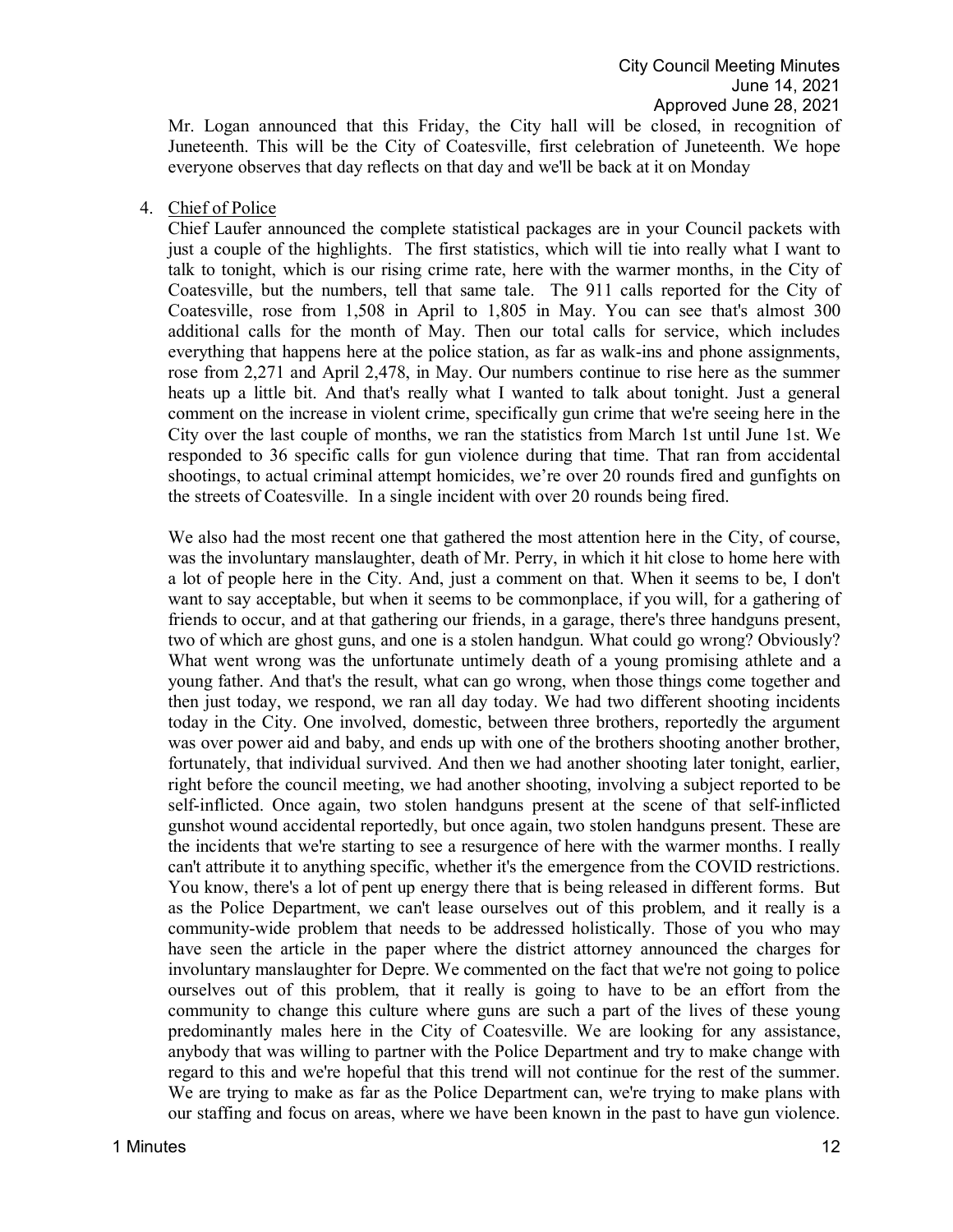We are actively looking at things that we can do, but that's really not the answer. That's the result of the problem. It's not the answer. And so we truly are looking to partner with the different people out in the community, whether it's family, relatives, friends, mentors, coaches, teachers, you name it. We need to all pull together here and try to make a difference in our community.

Along the same lines, just one additional note here. Our "Walking while Black" documentary screening had to be postponed because of the floods from last week. So that has been rescheduled for June 21st, at 1800, at New Life in Christ. We would encourage those members of the community to come out and do that video with us, and then also the breakout sessions that we'll follow, where we'll get a chance to discuss one-on-one about some of these issues that we're dealing with here in the City.

Mr. Logan explained this is a hard week and the month actually. As the Chief has mentioned the City is struggling right now. We have some bright stars. I see a few on this call this evening. We have individuals like Josh Crans who has a good program, who is doing some outstanding work. Ms. Lovey was out there last week with a number of young girls, Double Dutch in. Me Derek Smith is coming to the City, with some great things. We have a number of Pastors that are putting together some Youth Initiatives with the kids. So, people are coming together. We appreciate you. I don't want people to say, well, there's nothing for the youth out here because that's not true. There is CYI and it's doing some great things and YMCA's. We are all trying to band together. I think we have to just reach these kids where they are, which is, in our parks and at home, and let them know that there are individuals that care about them. We want to have them attend these various events so that they're not falling victims to the perils of our marketing community here. So again, thank you all those individuals that are out there doing what you do and for the kids that might be listening, take advantage of these leaders in your community and join a program, get involved, volunteer.

# **Citizens Hearings Non-Agenda Items Only (3 Minutes)**

# Laurie Shannon Bailey

Ms. Shannon-Bailey wished everyone a good evening. I simply wanted to remind us all, the funeral last Wednesday has left a traumatizing impact on this community. So I just want to remind us about how important it is that we recognize the trauma. It would be great if we had means to have hubs of counseling or just areas where the youth could gather, family to gather, and be provided some type of mental health support, but I understand it, that's probably not a possibility, but, trauma is real. And as we all know, there's various forms of trauma throughout our community. Sadly, the increase in what the Chief talked about is, is definitely traumatizing. So it does impact us all. Businesses are looking and families are looking and thinking about things. I just want to say a huge thank you to Chief Laufer for his staff. I know firsthand how dedicated he is and his staff are it just behooves all of us to really support them to the degree that we can and to each of you on City Council, thank you as well. We are having some tough times and our youth are having tough times. I'm happy to hear that we are creating the village, that we need to support each other and to love each other, and to look out for one another, as we have heard throughout this meeting tonight. So again, a huge thank you to Chief and his staff, a huge thank you to all of you, employees, and volunteers. Let's keep the band together. Let's keep creating the village. Let's keep loving up on each other, because tomorrows not promised to any of us. Thank you very much and have a good night. Thank you.

Mr. Folks made a motion to close citizens hearings on non-agenda items only; Ms. Al Amin seconded the motion. Motion passed 6-0.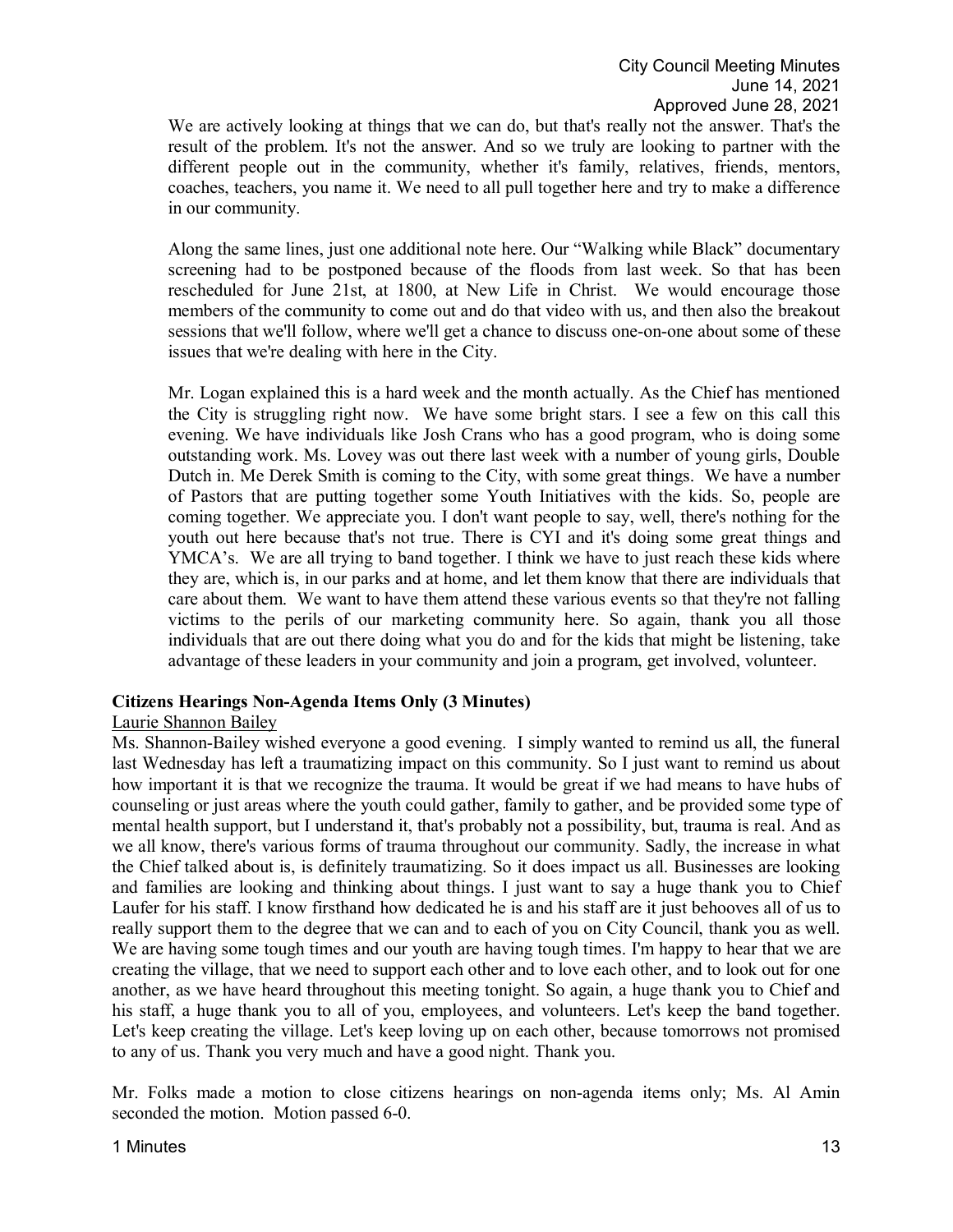# **Special Events**

There were no special events at this time.

# **Council Comments**

Mr. Folks stated there's a blessing to be a resident of a Coatesville. It really is. My heart is here and my life got a little easier because Amber Little Turner now she is in downtown. I'll call her our supervisor. Amber, I know y'all online. I'm so pleased and happy that you are going to be the main lady for downtown. That means I don't have to go out. I mean, I don't have my life. You just took a load off of me. That's something I started. Now, you have it, but I will be on your coat tail if you need me, because I love downtown. I just want to thank a couple people, Amber Little Turner, Uris Cole, Sue Springsteen, there was a couple of other people there. It was a manager that came out on Saturday. It was six of us. We went down there and clean up flood, six, broke my heart, but blessed my heart, to have two ladies, three ladies there that Michell Dillard, lt blessed my heart to have and be working with these people. You know, we had a prayer vigil, for the community that went very well. I wanted to ask Council tonight, if I can continue to have it at each park, to have different pastors heading up, I already talked to the next pastor that wants to head It up. He don't work as a night, Mr. Jack corns. Cause I want to get my young people involved in the City. My heart bleeds before the young people, we have guns in this City. Nobody talks about, we have probably kids and adults that nobody talks about. We as a community need to help these people. Like our Chief said, we need help. We can protest when it comes to guns, nobody says anything. Nobody does anything but the Police. I'm wanting to do everything I can. I don't know how long, not long, but I'm going to take the words of a good name. Coatesville is a good fight and I got Coatesville's back. Have a good night and I'll see you in the morning.

Councilperson Graves thanked everyone for logging in tonight and joining us for our City Council meeting. There has been so much going on in the community and I just want to thank the community members and also City staff and my colleagues on City Council who have risen to the occasion in done some direct response to the events that are happening in the City. And thank you to Capri and Katina who have done some great work to raise community morale with the Double Dutch event that you guys have over the summer. I work until five on the weekdays. So generally, if I can get there before five, I will show up because I love double dutch. I don't know if I can still jump double dutch, but we'll see, but you know, thank you for doing stuff like that, that really raises the morale in the community. I got a chance to sit with the Child Guidance Diversity Council who posted their second panel to spotlight Coatesville and really talk about the relationship between diversity and community safety. I was joined by Josh Crans, who is on this call now, Keith Wilburn from Coatesville Kids to College, Jarvis Barry from the Coatesville Youth Initiative, Elgin Bailey from Friends Association. So that was a really good conversation. And it's available on YouTube now, but touched on a lot of important ways that we can keep our community safe, especially during the summer with community-based by the events and during trying times to really create the infrastructure for community health, community feeling, mental health, and infrastructure for community privileged and to share space with those folks. I am just very privileged to be in community with all of you who really make this community so colorful and charismatic. Good evening.

Mrs. Hunt thanked everybody for joining us tonight. There has been a lot going on in our community, negative, positive, mixed together, but I just want to applaud us as the leaders in this community, our staff and our colleagues for stepping up to the plate in the criticisms, along with the praises and still trying to work with all of our ability to make things change. Coatesville continues to be a place that you want to live, work and play. The plagues of the last, listen to chief from March to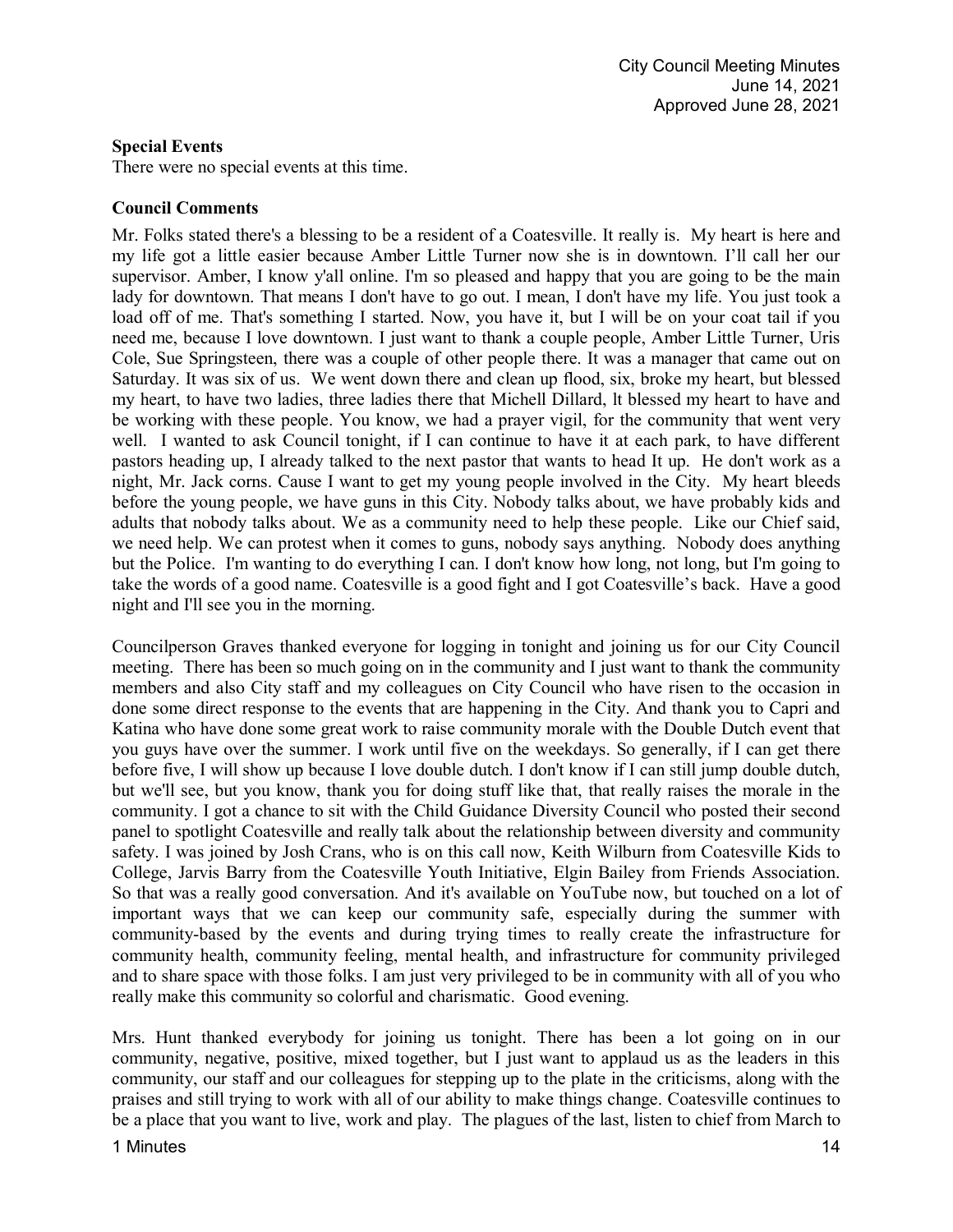May, 36-gun incidents in our City. That's unheard of. I don't know when we've had such a record or if we've ever had that many gun, violent incidents in our City, but Chief, I give kudos to you, hats off to you and your team. All that you do, you go over and beyond the call of duty while I'm putting the law in place, but also showing compassion and considerations. When these things happen, we have realized that this affects the family of the victim and you have the family of the suspect and they're all hurting. So we have to do what we can as a community to be available, to be assessable and there to help in any way. To speak to what Ms. Lauren Shannon Bailey was speaking of earlier, my son and my daughter and I were in a conference today with the three of us. And we were talking about what can we do to give some assistance in an area of grief and in the area of trying to help the young people as well as us, you know, because just because we're older, it doesn't mean that we don't suffer the same feelings. So, I will be coming back to council, not just as a council person, but as a citizen, as a licensed grief counselor, to talk with you about some programs that we would like to implement in the City to try to help. It's time that we stand up is time that we look at things, face things, grab things by the horn and try to make it better. We have so much going on in this City. That's positive that we can allow it to be overshadowed by the negative. And that's what always happens in this City. As soon as we're on the brink of something major happening, maybe we start getting hit with things that will cause you to be discouraged cause you to be downtrodden, but we have to realize who's in charge of it all. And I know that beyond a shadow of a doubt that God has many prayer warriors, too many people in this community for us not to be successful. I do want to say that on this Saturday, Women Destined for Change, many of you notice my women's ministry. We will be giving clothing away. We'll be giving household items away. And I had a call from a family. A young lady needed a home furnished. She got the apartment, she furnished it and everything together. And then she was hit by this rain and everything that come together to give her. So, we're putting together furniture items as long as it's good stock. If you have anything to you would like to donate and I'm speaking to the community at large. Someone donated a two-piece leather set. So as of Thursday, we'll start taking donations here at the funeral home and we'll be out there on Saturday trying to do what we can again, to assist with our community. So, thank you for this time to be able to speak to you again to our staff. Thank you so much for all that you do or that you continue to do. And to my colleagues, let's do what we do best join together and make our City move forward.

Ms. Al Amin thanked everybody for coming. I see some new faces tonight, so I always appreciate when the citizens come. I think it's important for the residents to, you know, join the meeting so that they know what's going on with the City, as far as the storm that we had, I'd like to give a shout out to all of our staff. Mr. Logan and Mr. Huston. I know that had to be a very trying day for you guys. So thank you. Thank you, Mr. Verwey for what you did, Chief, thank you to you and your staff for going over and above that day on the storm. I'd like to thank the Fire Department, out Public Works Department. They really went over and above. I saw them on a lot of videos. Thank you to all my colleagues that helped out with the calls and the problems and the questions during the storm. Mr. Folks mentioned our prayer vigil, which went very nice. I ask that those at believe in the power of prayer, please, please, please continue to pray for our City and our residents. We have a lot of positive going on and it's like Mrs. Hunt said it just seems when the positive is there, the negative comes. We have all of the shootings that the Chief mentioned. We have the suicides, we have the drug overdoses, and this is the time for us to come together as a village and we are a village. So, we have to stand as a village and we all have to do our part and, and do what we can for each other. There's a lot going on. There's a lot of people hurting right now. A lot of families grieving. I would ask everybody to, to pray for some of my colleagues, Councilman Folks for his health, Mrs. Hunt's husband for his health, our Council President Linda Lavender-Norris for her health, and just pray for the community as a whole, because anybody that believes in God, I don't care what your faith is. God hears our prayers and God hears our cries. And so, we all have to reach out to God because who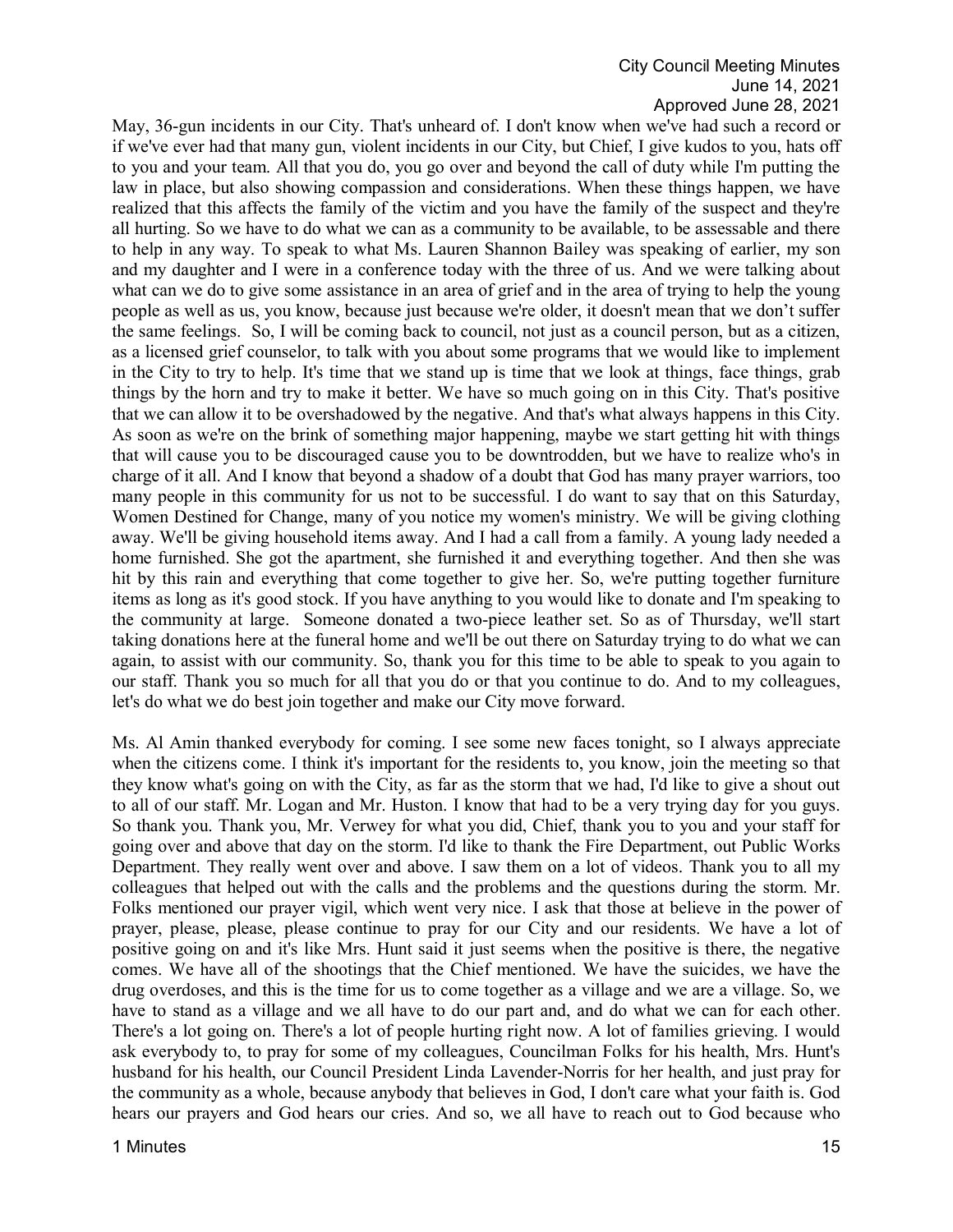better to reach out to, and we have to come together as a community and do what we can. So let's just do that. That's, what Coatesville does, we come together. I would also ask everybody, please remember, just stay safe because even though the numbers in the county as a whole are going down, Coatesville continue to rise. So COVID is still very active in Coatesville. And if you're not vaccinated, please get vaccinated. And just thank you again for everybody to come that came tonight and let's just come together as a village.

Vice President Green wished everyone a good evening. I just want to resonate everything that I've heard tonight. I appreciate you all. Mr. Folks, I stand in agreement with you that the prayer vigil was nice. And it was this about coming together. You know, the scripture says where two or three are gathered. There's so many of us that pray individually, but there's power in numbers. I know that, 15, maybe 20 years ago, pastor Mark Oliver used to have a monthly prayer for the City of Coatesville. And I'll tell you prayer changes things for those of us that believe and know prayer changes things. The Chief's is looking for people to partner, but I think that we, um, even with the people that are partnering with him, prayer is the best word, you know, in the midst of everything, you know, um, we'll protest this and we'll protest that, but no one says anything when it, when it comes to the gun violence in the City, it's silent, you know, and this is the biggest issue, you know, I just believe in addressing the issues that affect us on a daily. And this is an issue that affects us as a whole, you know, and we need to really come together against this. We need to really figure out, as a community because the word community that lasts syllable is unity. And I'll tell you when we had, when that prayer vigil took place, two Sundays ago, it was wonderful. You know, I thank Ms. Crystal Thomas for bringing out her food truck and donating hamburgers and hot dogs for everyone that was out there, you know, she didn't have to do that, but it's about bringing your gifts and your talents and putting them to use for the community. And, um, I'll tell you that prayer was wonderful. All faiths, you know, coming together, everybody going on being on one accord, it was just wonderful. I was excited a little disappointed. I would have loved to have seen more people there, but I tell you again where two or three are gathered in his name. I know that if we continue on this Mr. Folks, it'll grow. I contacted Mr. Logan the day of the flood, and then I contacted him the next day. I was calling to figure out what we were going to do. And I, I just thank the Lord for him and Mr. Houston, they already had a plan. They already knew and had things in place with Eagle, putting those dumpsters out. You know what I mean? And I think that that's a blessing, you know, to help, to assist the residents and trying to get rid of that stuff, having it all over the street, you know what I mean? The volunteers that came out, Michelle Dillard, Mr. Folks, Fonz and Sue Springsteen and whoever else was out there that day, that's amazing, you know, that they came out and unselfish, you know, not, not coming out to get rid of their stuff but coming out to help people, elderly and those that could not carry those things to the dumpster to help them to the score, to their belongings. So, you know, one thing about Coatesville is that we will come together, we will come together. And I just wish that we could be more unified at all times. You know, right now the City is in a very delicate state of trying to revitalize if we could just come together and just have that same faith and just believe. Okay, it didn't happen for us 10 years ago, but guess what things are moving now, you know, and we're all working hard and we all have that same goal. And that same determination that with the support of the resonance behind us, you know, things can move and can move faster. You know, I'm excited. I was excited about the double Dutch. I can't come out because it's, you know, Thursday, it was kind of early, but financially I'm going to support them. You know, when every week I'm going to, you know, it takes money for stuff, more ropes, you know, making sure water and all kinds of, I can't be there, but financially I'm going to donate and make sure weekly that they have what they need. You know, out there every Thursday. I think it's wonderful, you know, this bringing something. So, you know, so small, you know, it's not the big things that you do is the small things that you do. And I just appreciate everyone. And I thank you all the staff. I thank 'em all my colleagues and I'm just